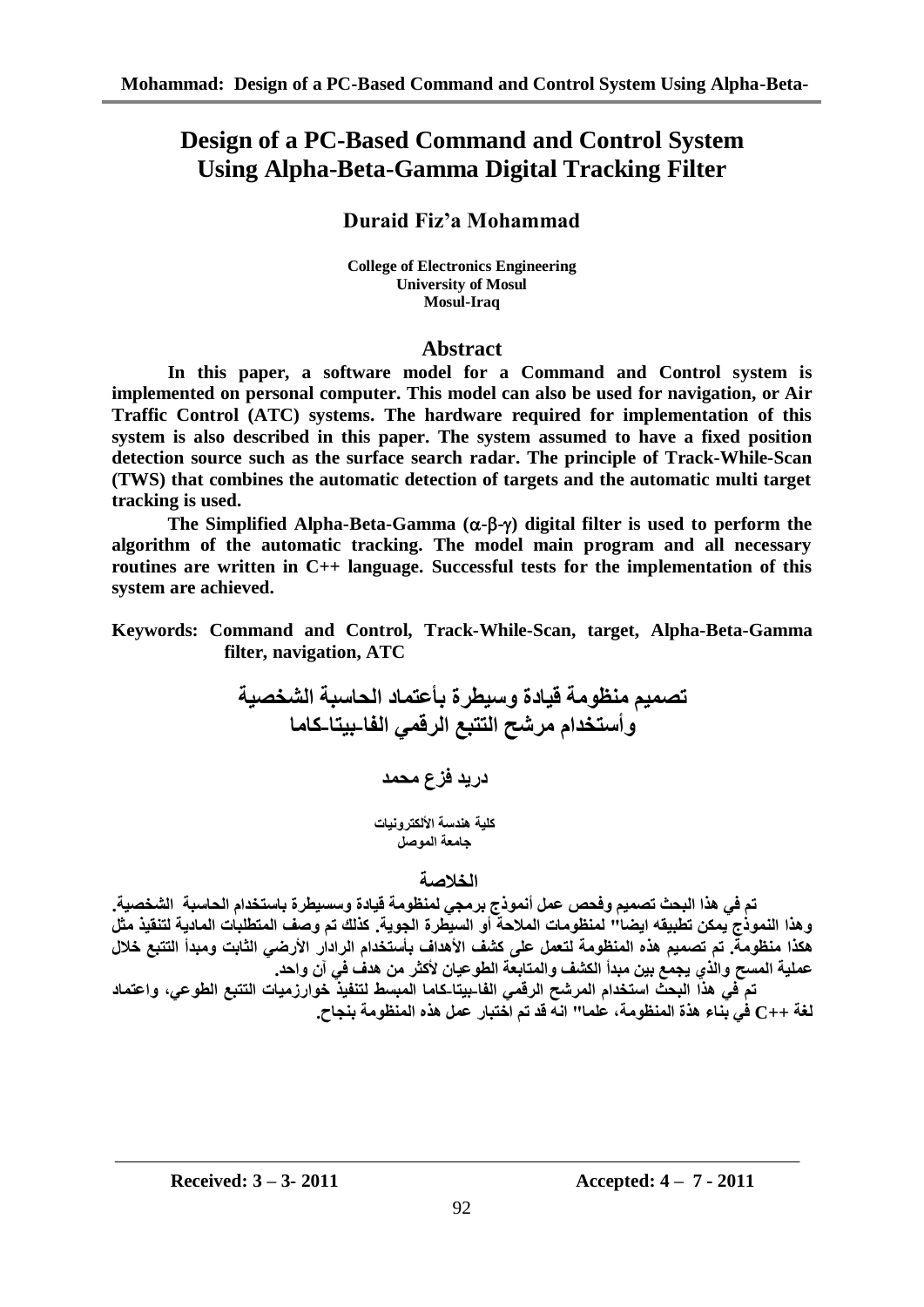#### **1. Introduction**

Command and Control systems have the facilities to perform multiple functions, including surface, subsurface, and airspace targets detection; tracking; surveillance; and identification [1, 2]. These systems are widely used around the world for civil or military applications. They are extremely similar to navigation systems, or Air Traffic Control (ATC) systems, and most of the time they considered as the main part of the C3I systems. These systems commonly used sophisticated high-speed digital computers and special software programs, which make them very expensive, and the end user of these systems needs the supplier for any software development.

Most of the Command and Control systems depend on a high scan rate (10-20 rpm) commercial two-dimensional (2D) or three-dimensional (3D) surface radar for the detections of targets. The detected targets are discriminated and fed to digital computer for the process of tracking; surveillance; and indemnification. Such detection sources are suitable for the Command and Control systems to perform the principle of Multi Target Tracking (MTT), which means that more than one target can be tracked simultaneously [3]. Automatic tracking for targets is performed periodically as their data is updated from the detection source, which is referred as the Track-While-Scan (TWS) concept [4].

In this paper, we try to introduce a low cost effective, reliable and flexible software Command and Control system. This was achieved by using a personal computer (PC) in the system, and writing the software model by the popular C++ programming language.

The suggested Command and Control system in this paper work with the same concepts of MTT and TWS mentioned before. The system consists of the radar system simulator, which used as the detection source replacing the surface radar for the experimental tests. This simulator has the ability of generating fixed or moving targets of different speeds and directions, with different scan rates. To convert the target's echo signal received from search radar or the radar system simulator to the digital (binary) form, target extractor is used, and the data are fed to the PC via a high speed rate data channel. The main purpose of the PC is to receive target binary data; process it for the automatic detection; initiation of targets to be tracked; update data for previously tracked targets; interface line commands to system; and finally viewing the radar data and the associated Command and Control system requirements on a graphics display unit.

Tracking algorithm is accomplished in this paper using the simplified Alpha-Beta-Gamma  $(\alpha-\beta-\gamma)$  digital tracking filter, which is capable of tracking of accelerated targets. The filter computes the predicted target position and it's velocity depending on the previously calculated data and the measured position. This filter is suitable to be used in Command and Control system working in the Track-While-Scan (TWS) concept [5, 6].

In this paper, the detailed hardware required for the suggested Command and Control system is discussed in section 2, while section 3 of this paper discuss the detailed software routines required for running the software model on the PC. The principles of operation and the detailed equations for the  $\alpha$ - $\beta$ - $\gamma$  digital filter applied for tracking algorithms is given in section 4. The results obtained from the theoretical test of the  $\alpha$ - $\beta$ - $\gamma$  digital filter, and a sample layout of the model software run on the graphics display unit are given in section 5. Finally section 6 concludes this paper.

### **2. System Hardware Requirements**

The general block diagram of the Command and Control system is shown in Fig (1). As shown in figure, in addition to personal computer required for the software model implementation of the suggested Command and Control system, special hardware equipments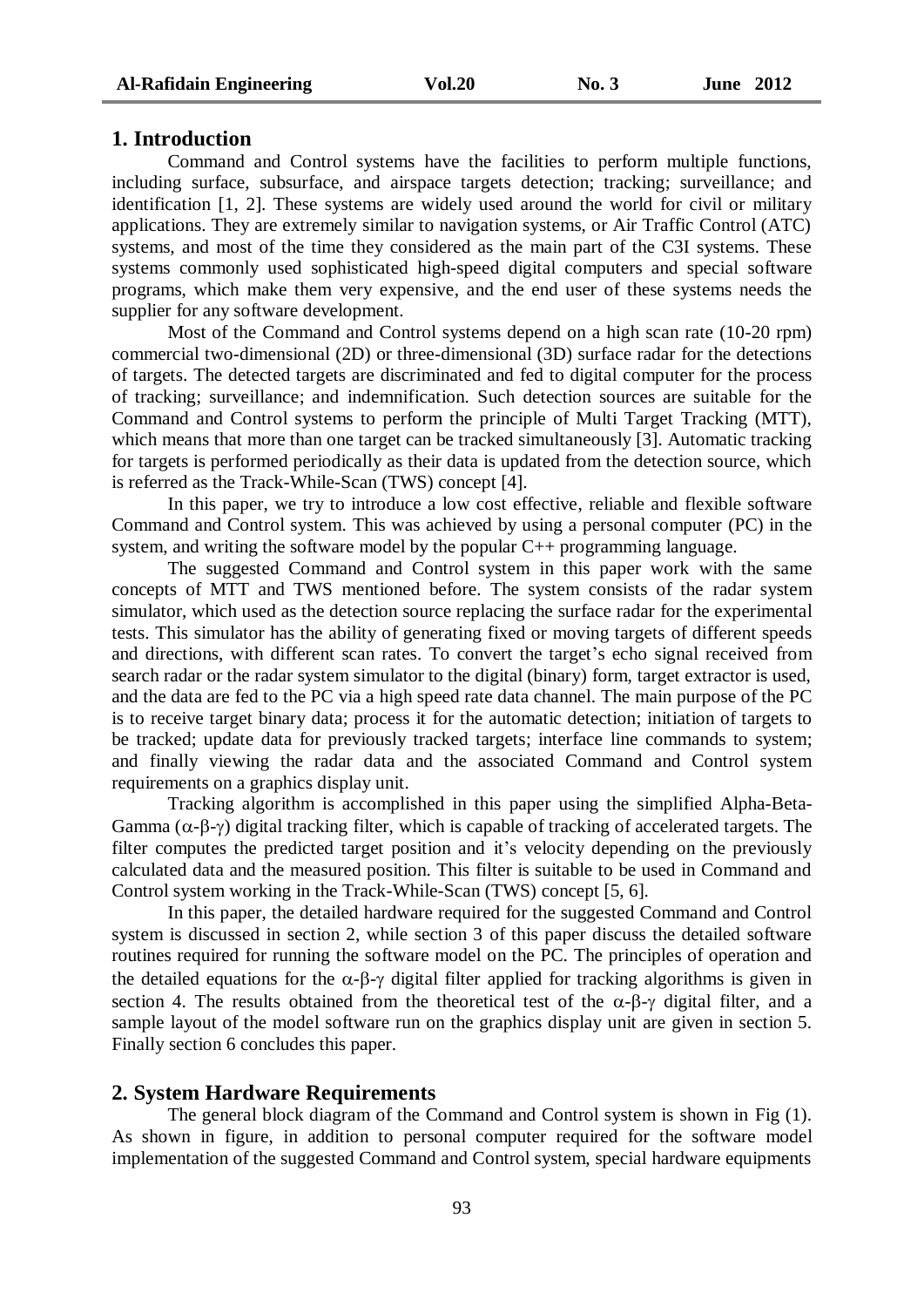are added to integrate the software model with the whole Command and Control system, include the followings:



Fig (1) General Block Diagram of the Command and Control system

### **2.1. Radar System Simulator**

A standalone personal computer with an AT bus interface card radar system simulator driven by a special program is used in this model to replace the search radar for experimental implementation and test of the Command and Control system model. The radar system simulator has the ability and flexibility to generate the signals of different radar types, such as the reference synchronous radar signal (SYNC), with the I and Q analog signals for representing of target range and position, Angle Pulse signal (ACP) of (4096) square pulses per radar antenna turn to represent target angle, and North Pulse (NP) signal one pulse per antenna turn for the indication that the radar antenna is in the real north.

The system is capable of initiating up to (12) targets of maximum range resolution of (30) meters; maximum antenna scan rate up to (60) rpm; any target speed; and adjacent two targets within angle greater than  $(0.5^{\circ})$  for range greater than  $(300)$  meters [7].

#### **2.2. Radar Targets Extractor**

An AT bus interface radar targets extractor card plugged into the same PC is used to convert targets echo data received from search radar or radar simulator to the binary form [8]. The extractor is equipped with buffer memory organized into blocks each of (8) bytes. The code in the first (4) bits represent start or end block of a target, followed by (12) bits to represent the target relative range, (12) bits for number of Angle Pulses (ACP) elapsed from last north pulse, and (12) bits representing relative target elevation when extractor is connected to 3D detection source. Thus, true targets will have two blocks of data, start block holds the start ACP pulses, and end block holds the end ACP pulses for the target. The two blocks should have the same range cells.

The north pulse is applied directly to one of the user interrupts of the AT bus, and a programmable counter is used to generate a pulse for each certain number of ACP pulses. This pulse is also applied directly to another interrupt of the AT bus which is referred as sector pulse interrupt. The sector pulse is used for dividing the radar turns into number of sectors; ensure complete data transfer to computer memory; and to get a reasonable smooth movement of the cursor (radar trace) on the graphics display unit. In our model the extractor is programmed to generate (32) sector pulse for each complete radar turn.

To ensure a very high data rate transfer form the targets extractor buffer to the PC memory, the Direct Memory Access (DMA) technique is used to program one of the user channels for this purpose.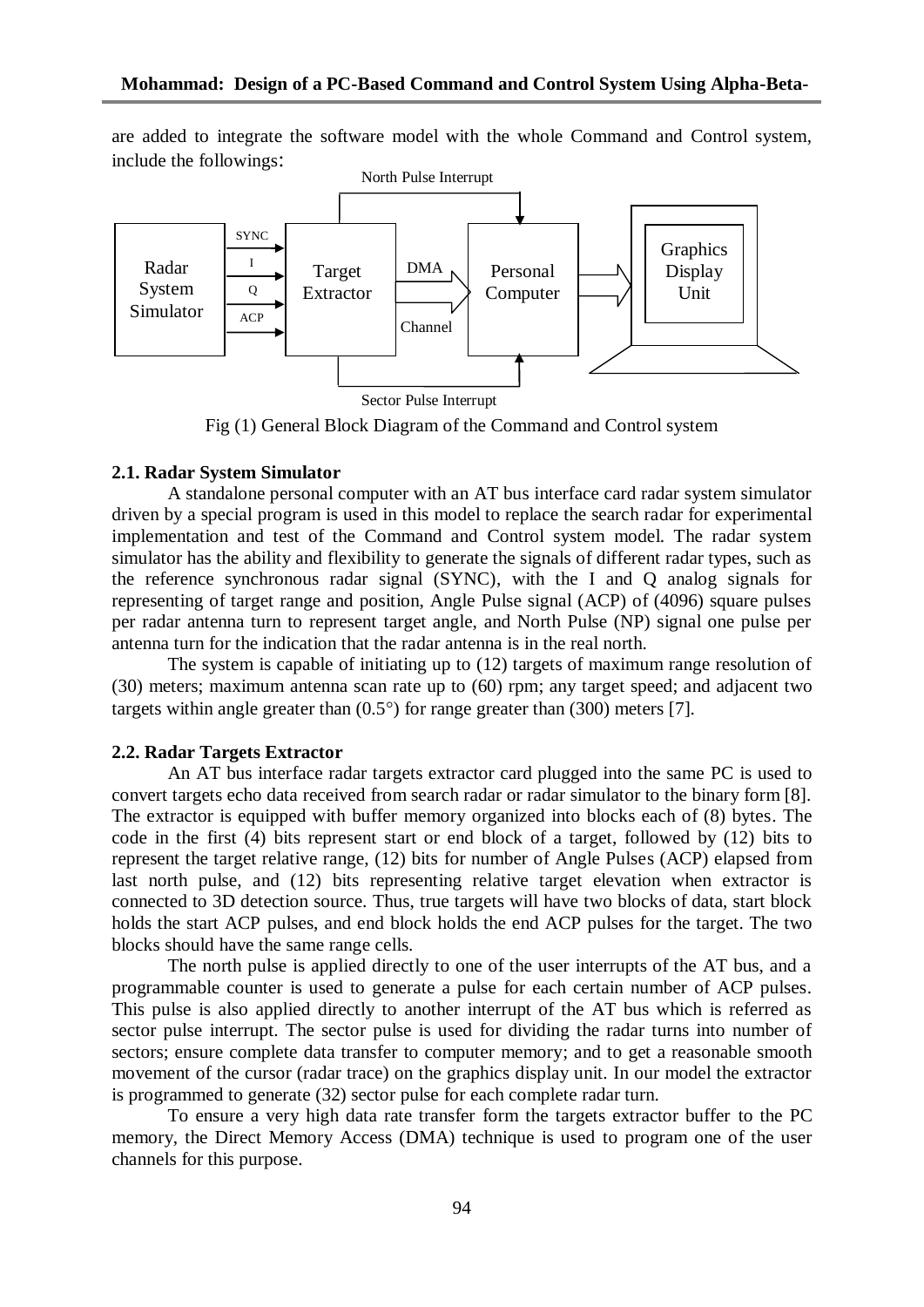#### **3. Model Software Flow Diagram**

The general software flow diagram for the Command and Control system model is shown in Fig (2) below. The diagram consists of several routines driven by a main program. Some of these routines are executed sequentially, and others are controlled by special interrupts to be executed whenever main program needs them.



Fig (2) General Software Flow Diagram of the Command and Control System

#### **3.1. Sector Pulse Routine**

This routine is executed whenever the sector pulse interrupt goes active. It consists mainly of two routines: the data acquisition routine, which is related to the programming and re-initialization of the (DMA) channel to manage the data transfer from the targets extractor buffer to PC memory [9], and the target detection and filtering routine, which is related to the investigation of data transferred. Target is detected when the routine receive two blocks of data (start and end) of the same range and elevation data cells. Once target is detected, this routine computes its position in polar form depending on blocks data which contains relative range; relative azimuth (azimuth is calculated by taking the mid of the ACP counts in start and end blocks); and the relative elevation if the targets extractor is connected to a 3D detection source.

Targets data obtained in polar form are converted to the Cartesian form to simplify the tracking algorithm using the following formulas [10]:

| $x = R \cos \varepsilon \cos \Phi$                                                                        |  |
|-----------------------------------------------------------------------------------------------------------|--|
| $y = R \cos \varepsilon \sin \Phi$                                                                        |  |
| $z = R \sin \epsilon$                                                                                     |  |
| Where R is the computed target range in kilometers, $\varepsilon$ is the target elevation in degrees, and |  |

 $\Phi$  is the target azimuth in degrees.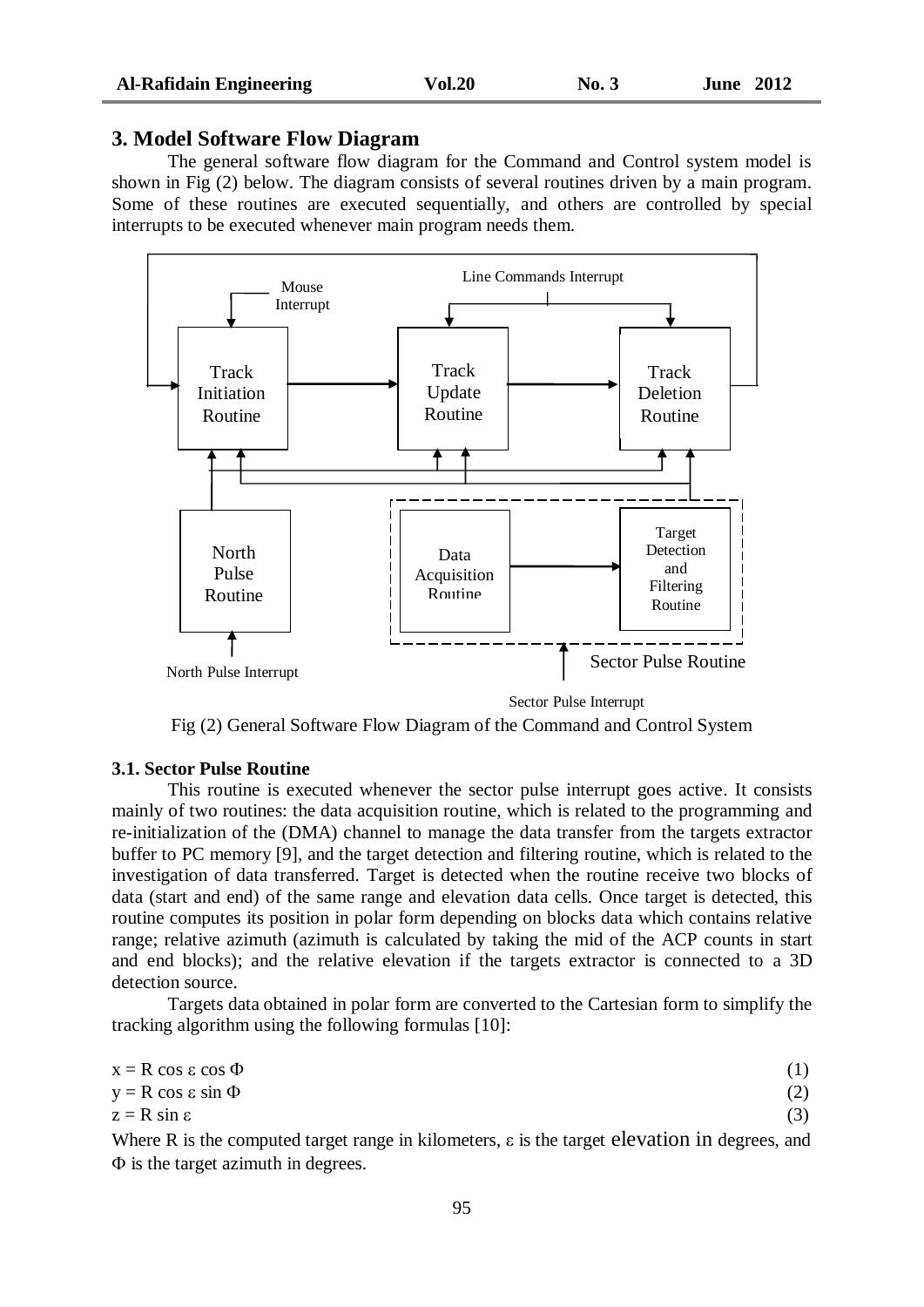As the target is detected, it will be viewed (plotted) on the graphics display unit, at end of this routine the cursor of the graphics display unit will be forwarded by the exact sector angle erasing all the previous plots. All targets detected in this routine will be stored in array called the targets array.

When the Command and Control system model is implemented to real search radar, due to noisy the targets extractor may generate false blocks of targets data, targets have start block but without end block, and vise versa; too short targets; or too long targets. The filter routine will erase all these blocks.

### **3.2. North Pulse Routine**

This routine is executed when the radar antenna is exactly directed to the real north, i.e. when the NP interrupt is set active. This is a simple routine for the indication of beginning of new radar turn. In this routine all the counters and flags related to targets used in main program and routines are nulled. The routine also overcome any error occurs in the sequence of sectors, and moves the radar cursor in the graphics display unit to the north position.

#### **3.3. Track Initiation Routine**

This routine is used to mark the desired targets on the graphics display unit to be tracked. In this paper the targets set to the automatic tracking mode are referred to as tracks. In Command and Control systems there are two concepts of initiation tracks: the automatic initiation which means that all targets detected will be treated and served as tracks, and the manual initiation described in this model in which the operator or the system user has the ability to select certain targets to be tracked.

Track Initiation routine is activated by a single click of the mouse left button on the target viewed in the graphics display unit. The first job in this routine is to reject multiple mouse clicks on same point on graphics display unit, the pressed relative position in converted to Cartesian components. A designation gate around position is opened, the routine will check all targets positions in the targets arrays within this gate. If no target is found, order is neglected but if the routine got a single target in this gate, and the target is not previously marked as a track, then it will be considered as the desired target. Finding more than one target in the gate, the routine will choose the Nearest Neighbor target to the gate center as the desired target [4, 11]. The routine will replace the order position with that got from the targets array and an object is created and filled with initial data. This data will represent the initialization to the  $\alpha$ - $\beta$ - $\gamma$  filter and the object is considered as a first stage track and will be appended to the tracks array in the main  $C_{++}$  program [12].

#### **3.4. Track Update Routine**

Track update routine is sequentially executed throughout the model program. It is associated with the updating of tracks data and their plots on the graphics display unit. Automatic tracking algorithm using  $\alpha$ - $\beta$ - $\gamma$  digital filter is performed on all tracks. Tracks at first stage are updated by opening a tracking gate around its predicted position, computed from previous radar turn; check for the existing of single, or Nearest Neighbor target in the tracking gate; get measured position; compute the filtered and predicted position of the track using the  $\alpha$ - $\beta$ - $\gamma$  filter equations as will be described later; compute the track velocity, and updates object data to the tracks array. When the track passes this stage it will be marked as second stage track. If no associated target is found in the tracking gate, the target object will be deleted from the tracks array [4, 11, 13].

Updating second stage tracks is similar to the algorithm applied for first stage tracks except that target velocity will be considered as a factor in calculating the predicted position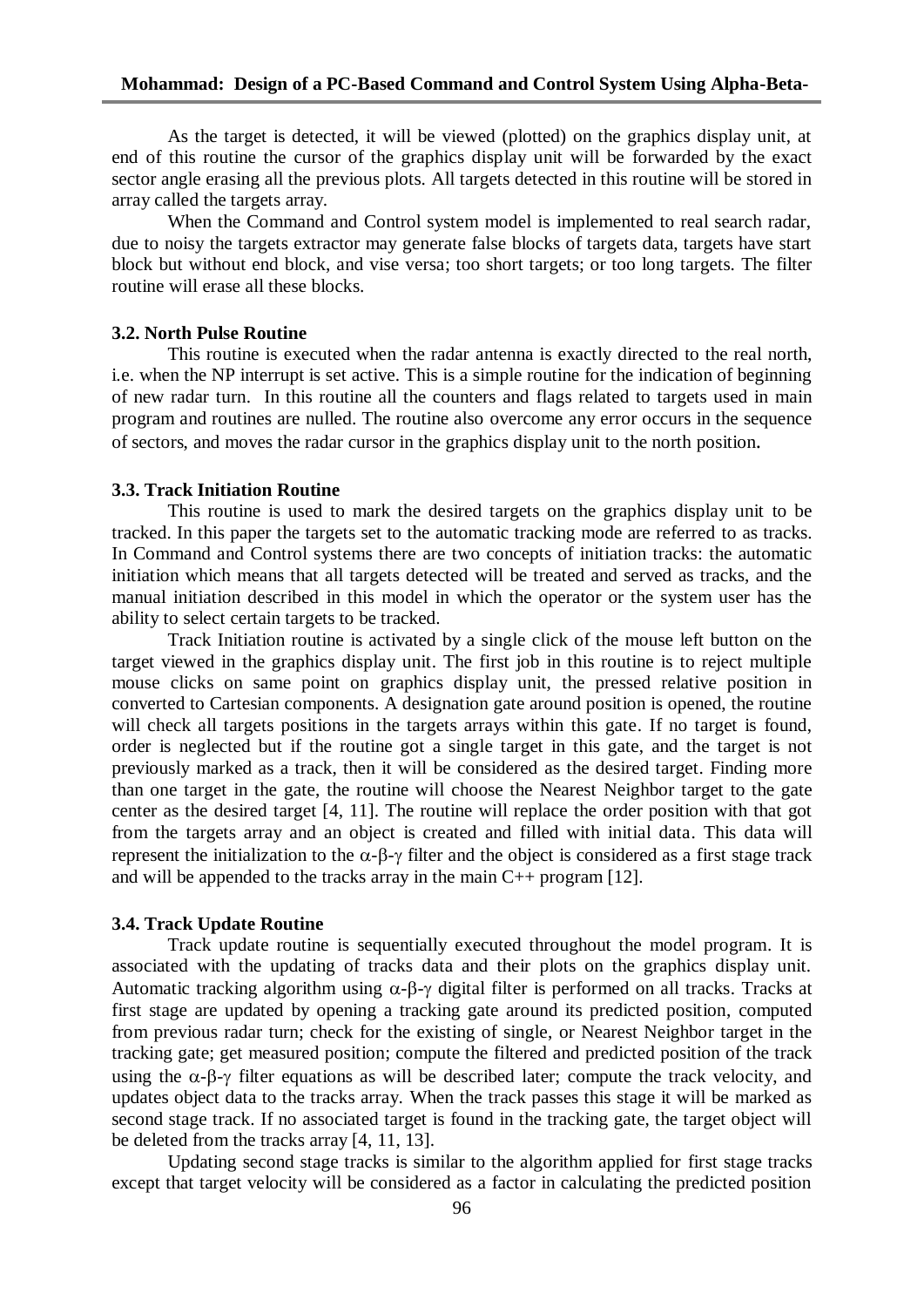of the track. Tracks pass this stage will be considered as final tracks, and they will be discriminated on the graphics display unit by drawing a red circle around their predicted positions, with a short line to represent heading (direction) of the track. Each final track in the model will get a different numeric integer number, and track data (number, range, azimuth, and elevation) will be displayed on numeric table on the graphics display unit.

Updating final tracks in this routine is similar to the algorithm discussed before, the difference is in the implementation of the  $\alpha$ - $\beta$ - $\gamma$  filter equations for these tracks as will be discussed later. In this update procedure if there is no existence for targets in the tracking gate, the previous predicted position of the track will be taken as the measured position and updating is continued.

Fig (3a) shows the Nearest Neighbor target theorem for the designation or tracking gates, Fig (3b) shows the theorem of having a common Nearest Neighbor target for two gates of tracks.

#### **3.5. Track Deletion Routine**

This routine manages the deletion process of the marked tracks, including deleting of object from the tracks array, and erasing the related tracks signs and data in



Fig (3) The Nearest Neighbor target theorem

numeric table on the graphics display unit. Deleting tracks in first and second stages is accomplished automatically as has been discussed before. Final tracks are deleted automatically if the associated track data disappeared from targets array (track has empty tracking gate) for certain number of radar turns. When the track data is disappeared, the model will prompt the operator by replacing the red colored circle around track with the yellow color. The number of radar turns for deleting tracks depends on tactical specification for the Command and Control system, and it is usually taken between 5 and 10. Final tracks can also be deleted manually by a special operator command throughout the line commands routine.

#### **3.6. Line Commands Routine**

In order to integrate the operation of the Command and Control system, the model is interfaced by the line commands routine, which enables the operator to manage the operation of the system [14]. These commands are executed on operator request by typing them using the PC keyboard, to interrupt the model main program. These commands are viewed on the command field box, and the result of executing these commands are displayed on the message box field on the graphics display unit.

This routine may contain several commands, depending on the requirements of the end user of the system. Examples of these commands are listed below:

*Track Delete* command *(Delete n)* where n is the track number to delete; this command will delete the track data object and update the graphics display unit accordingly.

*Track Correct* command (*Correct n*) which enables the operator to position the predicted position of certain track, track data and its plot will be updated immediately. Track new position is set by mouse click on the graphics display unit.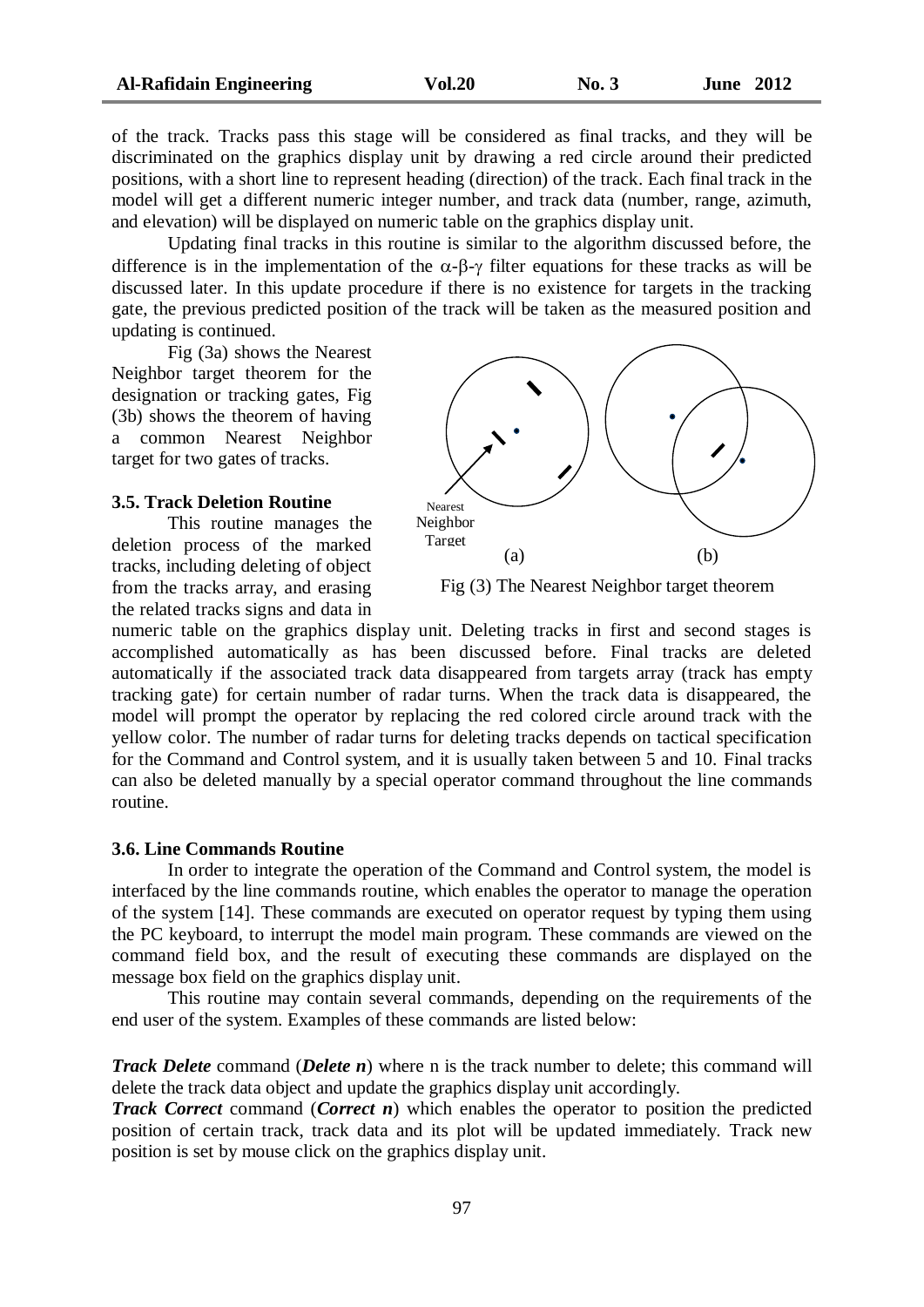*Track Elevation Set* command *(Elev*  $n = XXXx$ *)*, enables the operator to correct or set elevation of a certain track, this command is often used to set the elevation of tracks when system is connected to 2D detection source, and the elevation is got by another source.

*Send Track* command (*Send n*), to sent data of a certain track through available communication port.

*Radar Range Change* command (*RDR xxxx*), to set a new radar range to match the range of the detection source. Executing this command will refresh (redraw) the graphics display unit to get targets and tracks on their new relative positions according to the new radar range.

## **4. The -- Digital Tracking Filter:**

The Alpha-Beta-Gamma  $(\alpha-\beta-\gamma)$  filter is a simplified form of sampled data observer for estimation, data smoothing and control applications. It is closely related to Kalman filter with its principal advantage that it does not require a detailed system model. This type of filter is quite suitable for target tracking in Control and Command systems working in the Track-While-Scan concept. The filter is able to track accelerating targets, besides the prediction of position and velocity. Final tracks are updated in this model using the following equations [15, 16]:

$$
x_p(k+1) = x_s(k) + T \cdot v_s(k) + \frac{1}{2} T^2 \cdot a_s(k)
$$
\n(4)

$$
v_p(k+1) = v_s(k) + Ta_s(k)
$$
 (5)

$$
x_{s}(k) = x_{p}(k) + \alpha(x_{0}(k) - x_{p}(k))
$$
\n(6)

$$
v_s(k) = v_p(k) + \frac{\beta}{T} (x_0(k) - x_p(k))
$$
\n(7)

$$
a_s(k) = a_s(k-1) + \frac{\gamma}{2T^2}(x_0(k) - x_p(k))
$$
\n(8)

where:

| $X_P(k+1)$  | is the predicted target position for the next radar turn           |
|-------------|--------------------------------------------------------------------|
| $V_P(k+1)$  | is the predicted target velocity for the next radar turn           |
| $x_S(k)$    | is the filtered (smoothed) target position in current radar turn   |
| $v_S(k)$    | is the filtered (smoothed) target velocity in current radar turn   |
| $X_P(k)$    | is the predicted target position computed from previous radar turn |
| $V_P(k)$    | is the predicted target velocity computed from previous radar turn |
| $X_0(k)$    | is the measured target position for current radar turn             |
| $a_S(k)$    | is target acceleration in current radar turn                       |
| $a_S (k-1)$ | is the target acceleration for previous radar turn                 |
| and         |                                                                    |
|             |                                                                    |

T is the radar time interval (time required by radar antenna to complete a single turn)

The  $\alpha$ - $\beta$ - $\gamma$  filter requires two steps of initialization, which are referred to tracks in first and second stages. In first stage tracks the predicted position is set as the measured position, while velocity and acceleration are nulled. For second stage tracks predicted target position is calculated using the relation of velocity, while acceleration is calculated as track pass to the final stage and predicted target data is computed using the previous equations.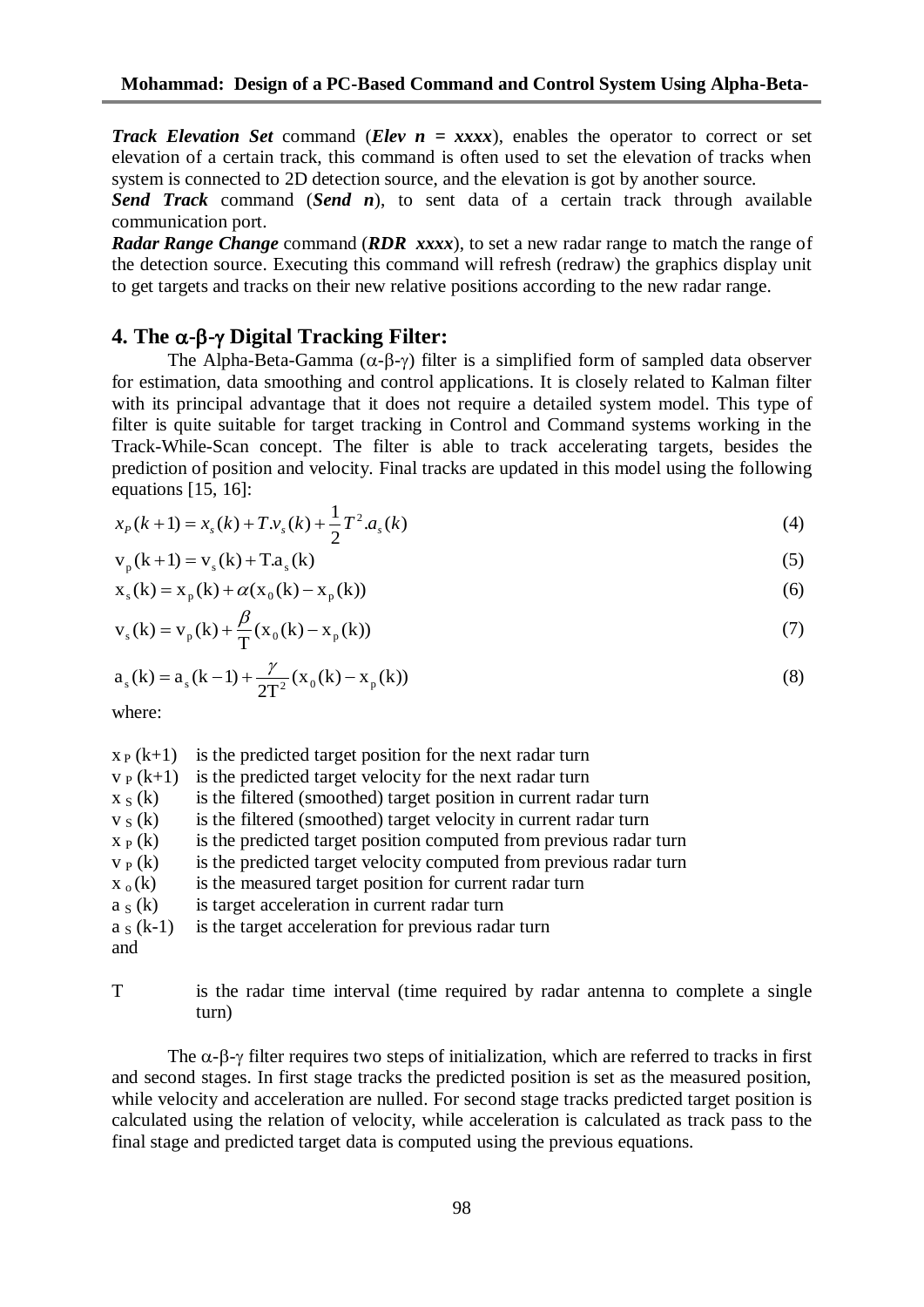| <b>Al-Rafidain Engineering</b> | <b>Vol.20</b> | No. 3 | <b>June 2012</b> |
|--------------------------------|---------------|-------|------------------|
|--------------------------------|---------------|-------|------------------|

Typically, values of  $\alpha$ ,  $\beta$ , and  $\gamma$  are adjusted experimentally. In general large  $\alpha$  and  $\beta$ gains tend to produce faster response for tracking transient changing, while small  $\alpha$  and  $\beta$ gains reduce the level of noise in the state estimations. Usually value of  $\alpha$  is taken between 0 and 1, in this model  $\alpha$  is taken (0.7), for a good balance between accurate tracking and noise reduction, values for  $\beta$  and  $\gamma$  are calculated using the following equations [10, 17]:

$$
\beta = \frac{\alpha^2}{2 - \alpha} \tag{9}
$$

$$
\text{Or} \quad \beta = 2(2 - \alpha) - 4\sqrt{1 - \alpha} \tag{10}
$$

and 
$$
\gamma = \frac{\beta^2}{2\alpha}
$$

 $=\frac{P}{2}$  (11)

## **5. Results**

The system have been tested theoretically and practically, theoretical test for the  $\alpha$ - $\beta$ - $\gamma$ digital filter, whereas practical test applied to system by running the model software on PC with the system hardware and recording results on the graphics display unit.

#### **5.1.** The  $\alpha$ - $\beta$ - $\gamma$  filter

The  $\alpha$ - $\beta$ - $\gamma$  filter is tested by special programs, in which filter equations are implemented to compute the predicted position of a suggested moving target with constant velocity, and another with constant acceleration. The plot of actual and predicted positions versus time of the mentioned targets is shown in Fig (4a) and Fig (4b) respectively.

### **5.2. The Graphics Display Unit:**

The graphics display unit is an important integrated part of the Command and Control system. It gives the operator the ability of monitoring targets detected by surface radar, initiation and follow up marked tracks, and managing of the system. Commercial computer graphics screen color is a





good and low cost choice to be as the graphics display unit for the Command and Control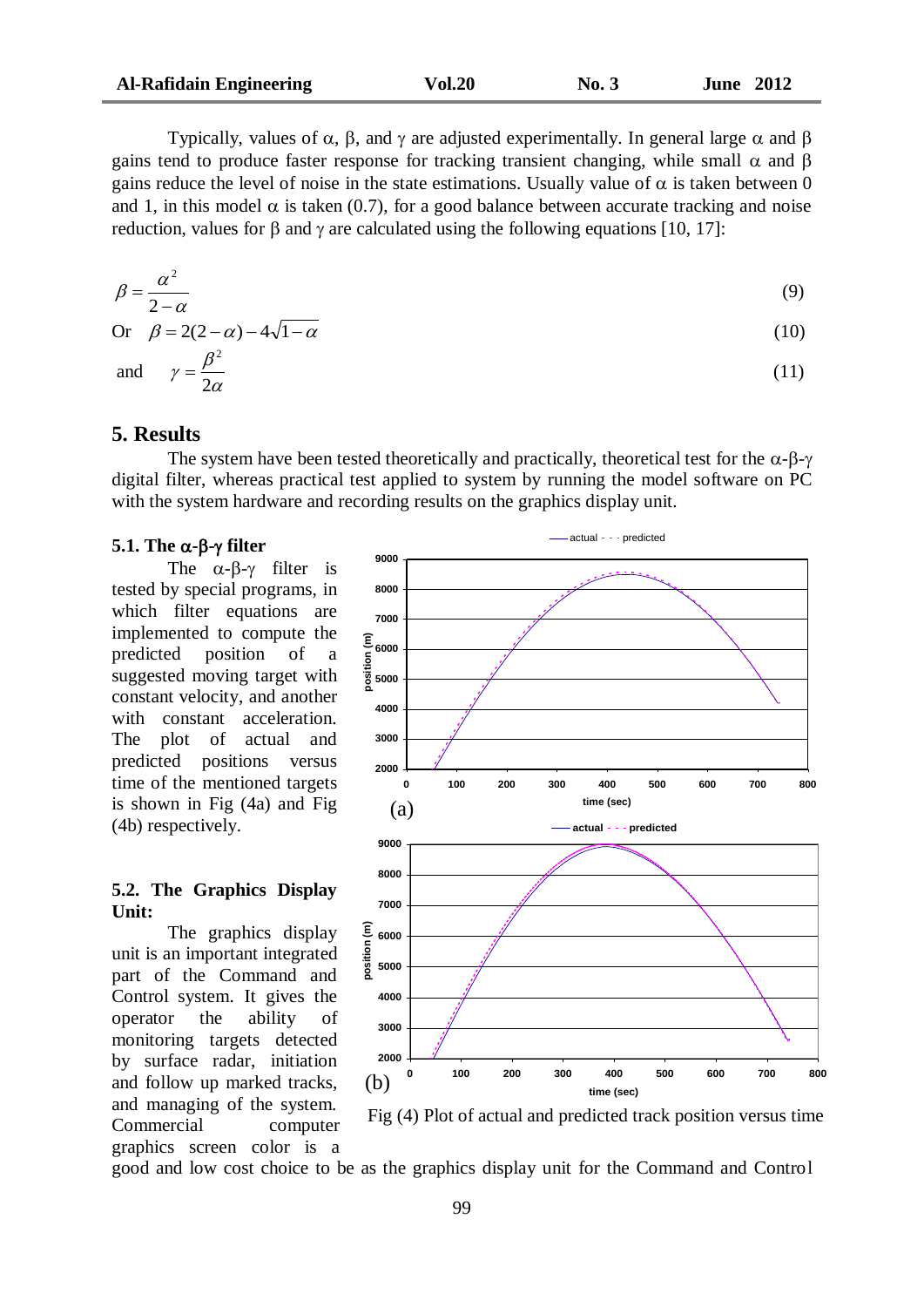system. In this system, 17"size screen with high resolution (800x600) pixels graphics driver is used, certainly larger screen size with higher resolution graphics driver will be better.

The layout of the graphics display has a circular part with moving cursor (trace) to simulate the radar screen. Moving cursor will indicate the instantaneous position of the radar antenna, this region is used to view all targets detected by the extractor exactly at their relative positions. Tracks are marked by red circles with indicators to their directions, besides the numeric number given to each track, which is important for the operator for monitoring target data on numeric table, and to deal with the track by its number through the line commands.

The screen displays a numeric table to view all tracks data, which contains fields for track number (N); track range in kilometers (R); track azimuth in degrees (Az); and track elevation in kilometers (E). The bottom region of screen is used to view commands entered by the operator, and the message field is related to result of executing line commands. Fig (5) shows a sample layout of the graphics display unit.



Fig (5) Sample Layout of the Graphics Display Unit

## **6. Conclusion**

In this paper, the detailed hardware and software needed for the Command and Control system is discussed. This model has the advantage of low cost since it depends on personal computer, which is widely used and available in the markets. Software model needed for the system is written using a very popular programming language (the C++ language), and it is organized into several routines which make the model easily adaptive in future to any extra requirements. The model has been tested experimentally for different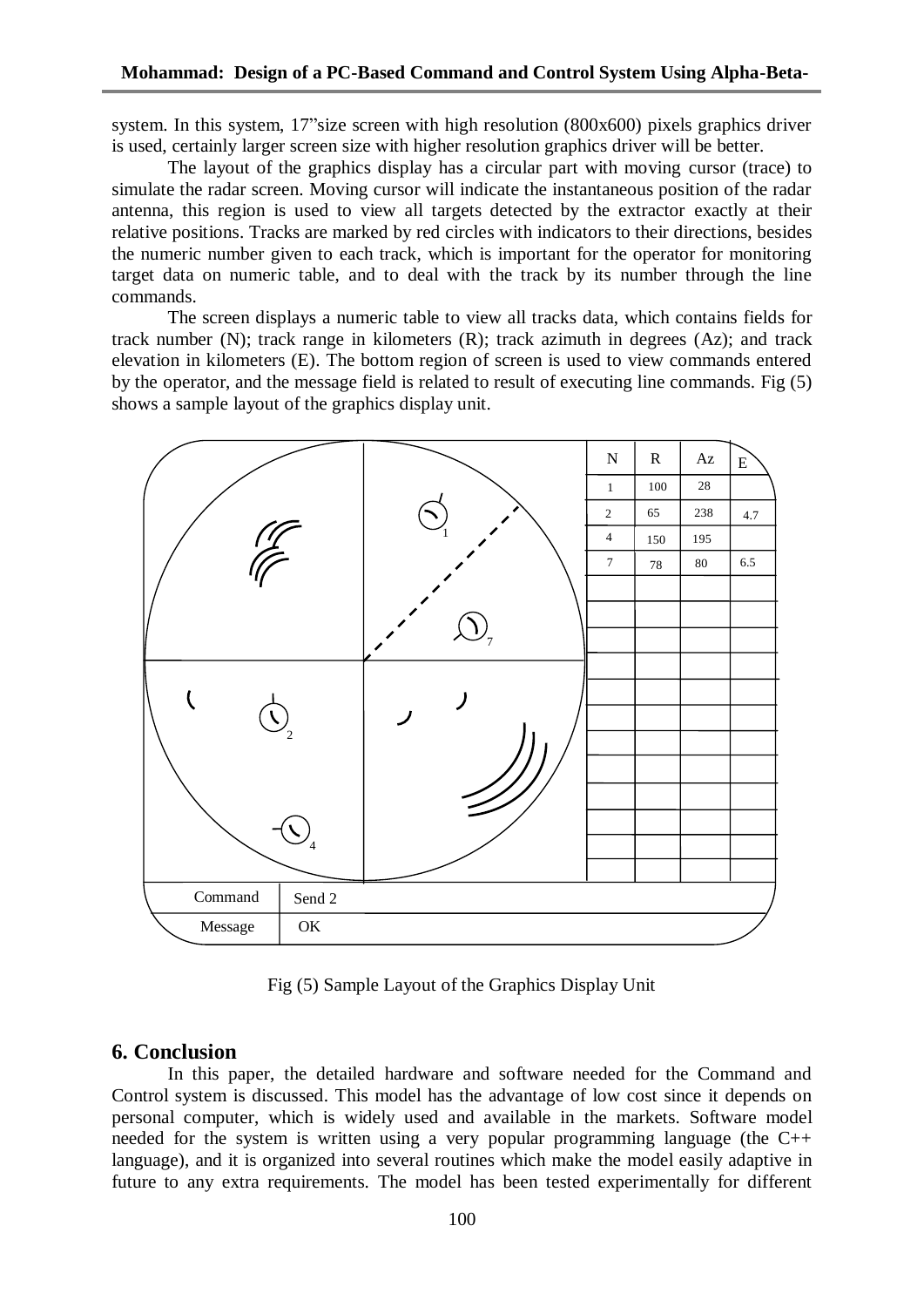static and moving targets with different speeds, the system is capable of tracking (16) targets at the same time. The model was also tested tactically by real 2D search radar and good results are obtained.

From the experimental and tactical test of the model, it is found that the  $\alpha$ - $\beta$ - $\gamma$  filter is quite suitable for the operation of such models for the tracking purposes of moving and constant accelerating targets, but this model can easily be reformulated to use the Kalman filter for tracking purposes.

Although this paper does not contain any listing for main program and routines, but it is available to any researcher having the interest in this field to contact the author directly.

## **References**

- 1. Luqi V. Berzin, M. Shing, N. Nada, and C. Eagle, "Software Evolution Approach for the Development of Command and Control Systems", Computer Science Department, Naval Postgraduate School, Monterey, CA93943, supported by the U.S. Army Research Office, Contract Number 35037-MA and 40473-MA.
- 2. Richard Karlson, "Simulation Based Methods for Target Tracking", Thesis No. 930, Division of Automatic Control and Communication Systems, Dept. of Elect. Eng., Sweden, 2002.
- 3. D. J. Wilkin, I. Harrison, M. S. Woolfson, "Target Tracking Algorithms for Phased Array Radar, IEE Proceeding-F, Vol. 138, No.3, June, 1991, pp. 255-262.
- 4. T. R. Bendict, G. W. Bordner, "Synthesis of an Optimal Set of Radar Track-While-Scan Smoothing Equations", IRE Transaction on Automatic Control, Vol.7, No.4, July, 1962, pp. 27-32.
- 5. W. D. Blair, "Fixed Gain Two Stage Estimation for Tracking Maneuvering Targets", IEEE Transaction on Aerospace and Electronic Systems, Vol.29, No.3, July 1993, pp. 1004-1014.
- 6. Terrence L. Ogle, William D. Blair, "Fixed-Lag Alpha-Beta Filter for Target Trajectory Smoothing", IEEE Transaction on Aerospace and Electronic Systems, Vol.40, No.4, Oct. 2004, pp. 1417-1421.
- 7. M. A. Al-Zubaidy, "Real Time Adaptive MTI Using DSP", Ph. D. Thesis, Dept of Elect. Eng., College of Eng., University of Mosul, Iraq, 2006.
- 8. Bassem R. Mahafza, "Radar Simulation Analysis and Design Using Matlab", Chapman Hall/CRC, 2000.
- 9. Michael Tischer, "PC Intern System Programming, The Encyclopedia of Programming Know How", Abacus, USA, 1995.
- 10. Dirk Tenne, Tarunraj Singh, "Characterizing Performance of  $\alpha$ - $\beta$ - $\gamma$  Filters", IEEE Transaction on Aerospace and Electronic Systems, Vol.38, No.3, July 2002, pp. 1072- 1087.
- 11. Darko Musicki, Sofia Suvoruva, "Target Track Initiation Comparison and Optimization", Center of Expertise in Networked Decision and Sensor Systems, Citeseer, 2009.
- 12. Herbert Schildt, "C++ The Complete Reference", 3<sup>rd</sup> Edition, Osborne McGraw-Hill, 1998.
- 13. Darko Musicki, Mark R. Morlande, "Gate Volume Estimation for Target Tracking", Research Center for Sensor and Information Processing, Citeseer, 2009.